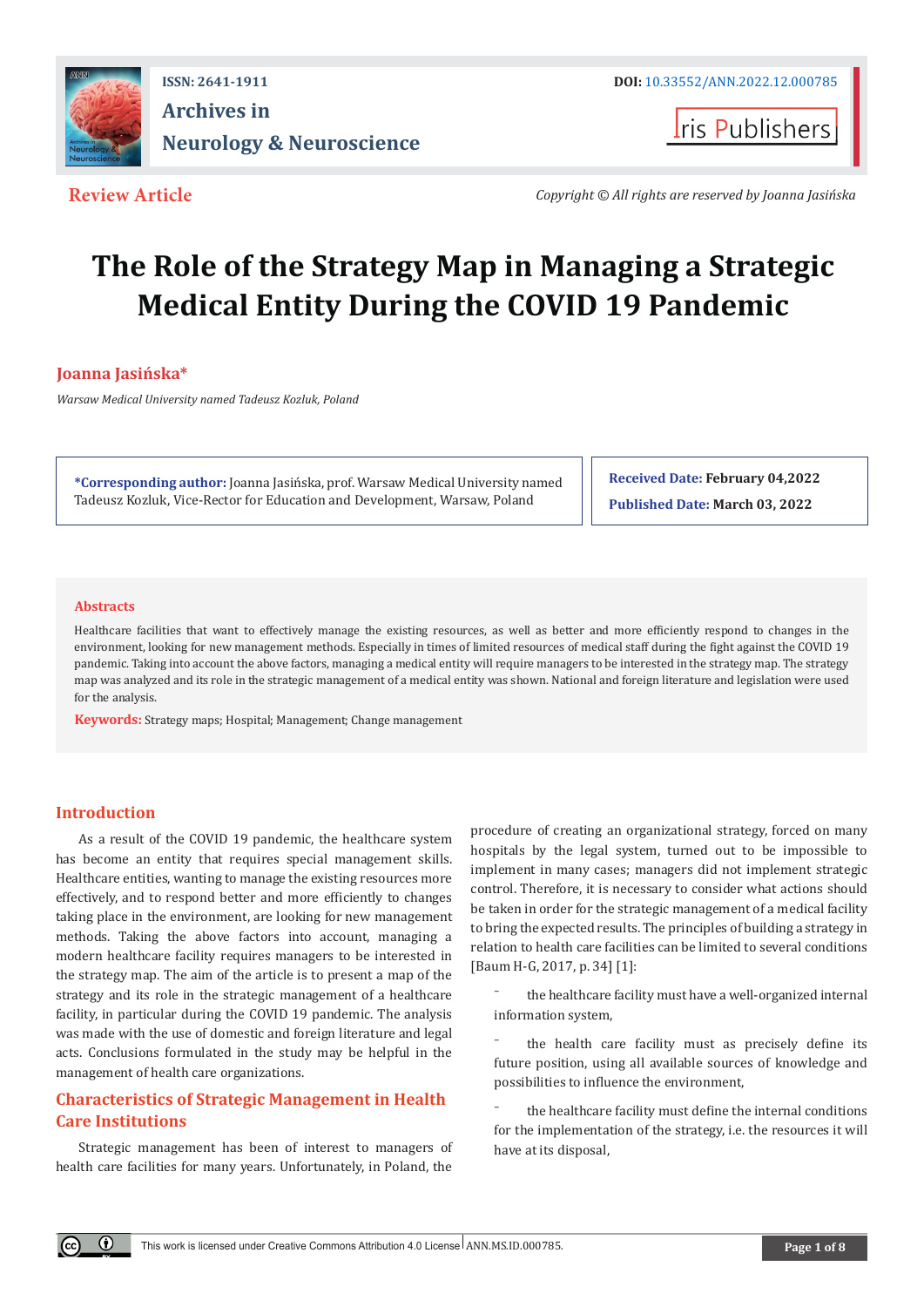⁻ the healthcare facility must make the best choice from several policy options developed jointly by management, regulatory authorities and workers. In order to select variants, it is necessary to distinguish several critical determinants significantly affecting the future of the hospital,

⁻ a healthcare facility must develop a strategic plan, i.e. a path to reach the proposed solutions, using available resources,

health care facility managers must obtain the support of the staff for the implemented strategy,

health care facility managers should ensure ongoing supervision and control of progress in the implementation of the strategy at every stage of the strategy implementation and later at the stage of its implementation.

These activities guarantee not only the development of a good strategy, but also a stable future and lower risk associated with changes in the environment [Becker B.E., Huselid M.A., Ulrich D, 2019, p. 224] [2,3,4]. The difficulties in developing and implementing strategies in healthcare facilities are obvious. Among the many difficulties encountered in health care institutions at the stage of strategy formulation, [Chen H., 2017, p. 73] [5]:

difficulties in determining which of the services provided by a health care institution are the most important,

⁻ no common organizational goals for doctors, nurses and administrative staff,

lack of coordination and proper cooperation between the staff of the health care facility and the doctor and medical workers caring for the patient before and after hospitalization,

⁻ a threat to the functioning of the organization on the local medical services market,

imbalance between the quality of medical care, patient satisfaction, employee satisfaction and research and financial goals,

⁻ the problem of internal communication and communication with the highest management in the area of strategic goals,

⁻ problems with meeting legal requirements in the field of environmental protection,

⁻ increased employee dissatisfaction.

To counterbalance the above problems, you need to develop a mission and then think about how to translate the defined goals into actions.

#### **Strategy Map – Concept**

One of the ways to translate the strategy into operational activities is the strategic scorecard proposed by R.S Kaplan and D.P. Norton. The Balanced Scorecard as a management concept was developed in the 1990s from research initiated by Robert S. Kaplan of Harvard Business School and David P. Norton, founder and president of Renaissance Solution Inc., on measuring organizational performance. The strategic scorecard gives management a universal tool for translating the vision and strategy of the organization into a set of logically related performance measures [Kaplan R.S., Norton D.P., 2013a, p. 41] [6].

The strategic scorecard presents the strategy, i.e. the way in which the healthcare unit will fulfill its mission in the form of the socalled strategy maps. The strategy map is the first step in building a strategic scorecard. According to R. Kaplan and D. Norton, the strategy map is intended to present the process of transformation of intangible assets into tangible financial effects. Thanks to this, it is the basis for strategy management [Kaplan R.S., Norton D.P., 2001b, p. 77]. Kaplan and Norton also believe that the strategy map is a generalized architectural structure describing strategy. It is used to analyze the consistency of a strategy and understand it. They make it possible to capture in a logical manner the structure of connections between particular strategic elements [Kaplan R.S., Norton D.P., 2016b, p. 11–12] [7].

Building a map of a healthcare institution's strategy shows the role of tangible and intangible factors, which allows them to be properly selected for the strategy being implemented, and thus increases their effectiveness. This makes it possible to identify, on the one hand, redundant assets that need to be liquidated, and, on the other hand, missing assets and skills that must be replenished. health care facility [Hannabarger Ch., Buchman R., 2017, p. 411] [8]. Creating a strategy map is based on five principles [Lin Z., Yu Z., Zhang L 2018, p. 7] [9]:

⁻ the strategy balances the opposing forces. Investing in intangible assets in the long term is opposed to cutting costs in the short term;

the strategy is based on a differentiated value proposition for the client.

This means that the value offered is to correspond strictly to the needs consumers, and this in turn is associated with a good recognition of their needs; value is created in internal business processes. Results in the financial and client's perspective, they are a consequence of actions taken within the framework of the processes:

the strategy is made up of parallel, complementary themes;

strategic fit determines the value of intangible resources.

The strategy is a plan to achieve the long-term goals of the organization. It implies a transition from the present situation to the desired state expressed in the vision. The vision as a goal reflecting the level of aspirations and dreams of the organization's management usually differs from the prognosis of the health care facility's condition if the current course is maintained. As the future is always uncertain, especially during the COVID 19 pandemic, the strategy is a set of hypotheses (i.e., unproven assumptions) about an effective way to move from the current point to the desired state of health care organization in the future (Figure 1).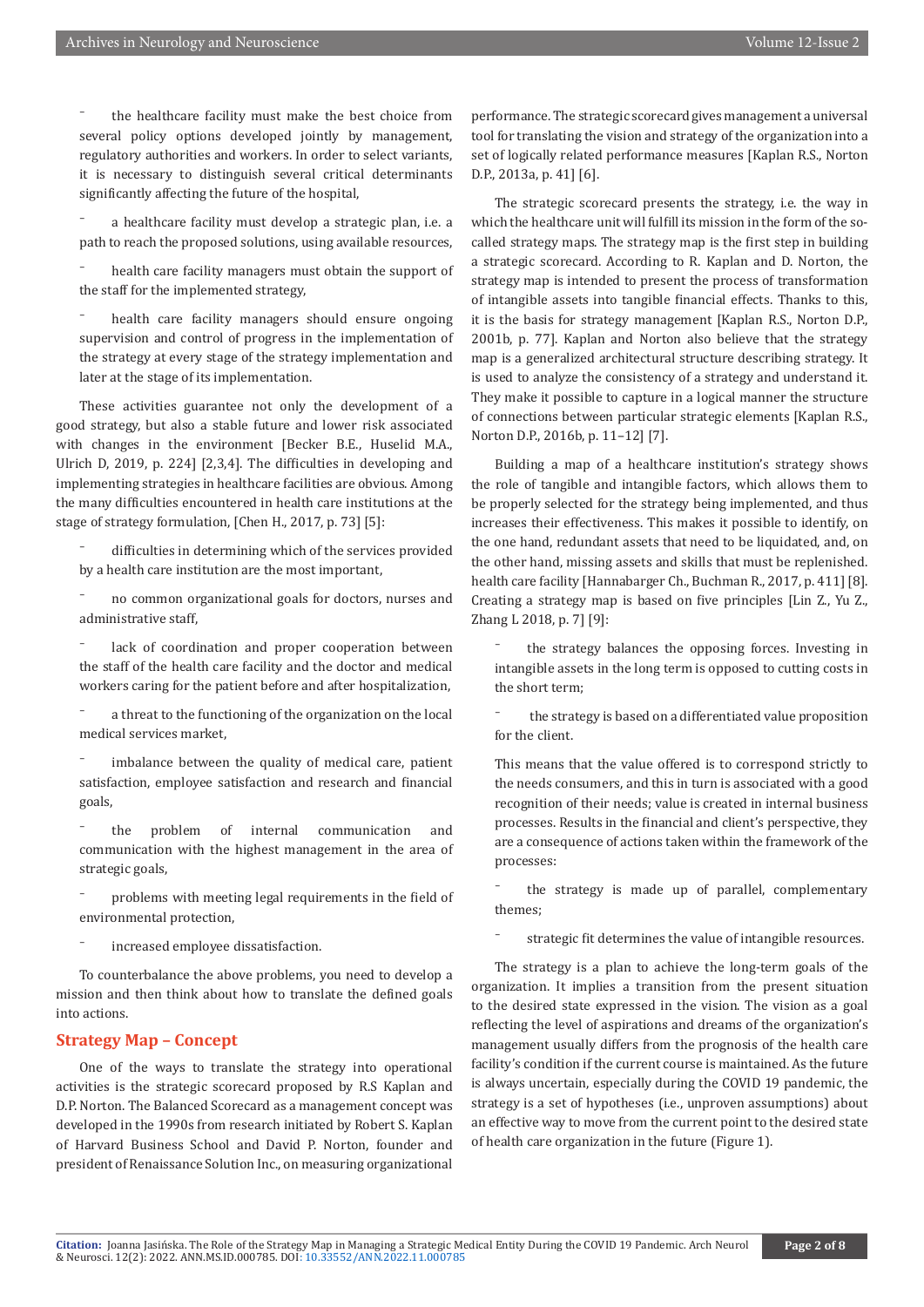

In order to use the strategy map as a strategic management tool, it is necessary to create a coherent system of strategic goals, connected with cause-and-effect relations. The prerequisite for using a strategy map as the basis of a Scorecard is an efficient strategic planning system in the organization. As shown in Figure 1, the development of a strategy map should be preceded by the definition of the mission and vision as well as the formulation of the organisation strategy. It is worth noting that in some entities, the implementation of BSC entails the commencement or arrangement of the strategic planning process [Niven P.R 2018, p. 3] [10].

The strategy of a healthcare facility is a set of hypotheses concerning the transition from the current state of the facility and achieving the desired state in the future. The strategy map groups these hypotheses into four perspectives and combines them into a coherent whole through the causal relationships between them [Niven P.R., 2018, p. 132] [11].

If a healthcare facility has the right people, knowledge and technological infrastructure at its disposal, it will be able to successfully implement processes that bring the expected value to patients and the local community. Thus, it will ensure the achievement of financial goals - efficiency and growth - ensuring constant improvement of the organization's value. The use of a strategy map and strategic scorecard allows you to integrate all activities around health care facility strategy, which may contribute to increasing the effectiveness of its implementation. The strategy map translates into practical actions through actions included in the strategic scorecard [Schmutte A.M., Hobsch R 2018, p. 132] [12].

The structure of the strategy map is based on four perspectives: financial, client (patient), internal processes and knowledge and development. The description of the actions to be taken in each perspective is determined by the operational activities that make up the strategic initiatives for each perspective. All perspectives are created on the same principle, i.e. strategic goals and specific goals are defined for each perspective.

- What do we exist for?
- What is our business?
- What do we want to achieve

What must our position and process system be to achieve?

assumed vision?

⁻ How to describe the strategy through a set of logically related goals?

in four perspectives?

⁻ How to translate the strategy map into a system of indicators?

The financial perspective indicates the management of the entity's financial resources and answers the question: "What should the financial results be to meet the expectations of the owners?". However, from the point of view of a healthcare facility, whose main goal is to balance costs with revenues and maintain financial liquidity, it will be more important to answer the questions: "How to stay in the medical services market, how to maintain relative financial liquidity or how to maximize costs?".

Because the price of the medical procedure is imposed by the payer, in the financial perspective it should be examined whether the medical procedure is provided at an appropriate cost. Healthcare facilities may have strategic financial goals: increase in revenues, reduce costs, improve efficiency, and improve resource use. These goals should constitute a reference point for the goals and measures formulated under the other perspectives [Kaplan R.S, Norton P.N, 2016, p. 16] [13].

The patient's perspective answers the question: "How do customers perceive us?" Patients constitute the most important group of clients in the healthcare sector, without whom the diagnostic and therapeutic process could not take place. The patient is at the heart of a healthcare facility's strategy. In this perspective, it is necessary to define who is a hospital patient, how the hospital intends to compete for it, and what medical services are most expected and desired from the patients' point of view [Kaplan R.S, Norton P.N., 20016, p. 17] [14]. In this perspective, typical goals are: customer satisfaction, increasing their loyalty, loyalty, acquiring new customers or their profitability.

Relationships with the payer or medical staff are also important in health care institutions. They contract and finance the entity's operations on behalf of the client. On the other hand, the goals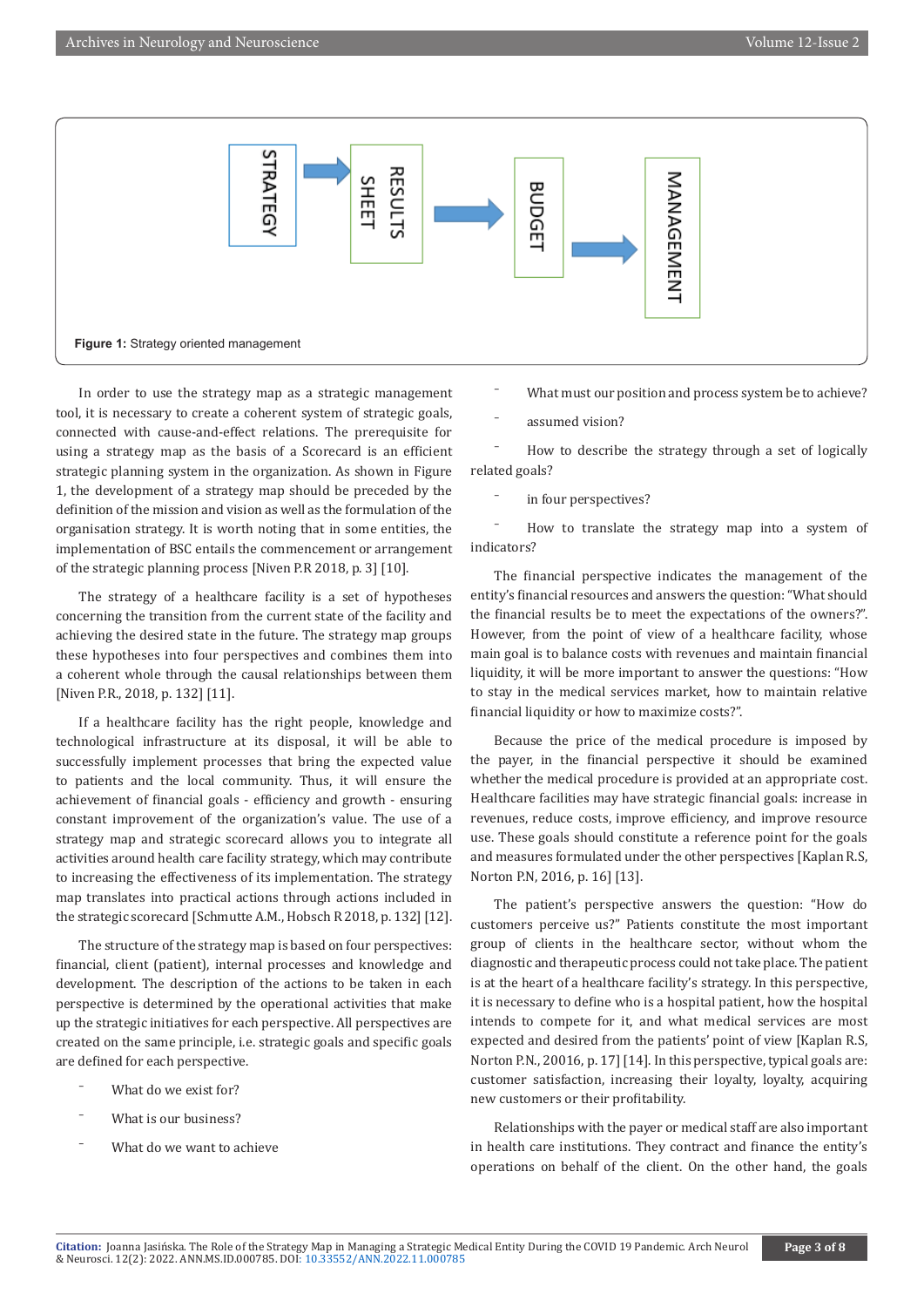and measures reflecting them must take into account the needs of both groups of clients, and their implementation should contribute to the improvement of the financial situation [Figge F., Hahn T, Schaltegger S., Wagner M., 2017, p. 253] [15].

The perspective of internal processes is identification and improvement the most important activities and key processes for the goals formulated in the financial and patient perspective. It answers the question: "What processes should be improved in a given unit?". In this perspective, the focus should be on the effectiveness of key internal processes implemented. These processes are considered effective when they meet expectations customers in a responsible financial manner. Internal processes of a health care facility should be understood broadly and include: innovation, proper treatment process and patient care after completion of the treatment course [Hannabarger Ch., Buchman R., 2019, p. 253] [16].

Goals and their measures formulated in the perspective of internal processes should focus on those internal processes that will have the greatest impact on patient satisfaction and achievement of financial goals. The perspective of internal processes has a very significant impact on the goals set in other perspectives. Objectives in this perspective enable faster and better quality patient service and increase operational efficiency hospital, which translates

into an improvement in its economic results [Hannabarger Ch., Buchman R, 2019,p. 182–183] [17].

The development perspective answers the question: "Is it possible to develop further and create value?". The cause-effect chain of strategic goals, passing through all four perspectives, begins in the development perspective [Lin Z., Yu Z., Zhang L., 2018, p. 18] [18]. The development perspective determines the resources necessary to introduce changes in the implementation of tasks in terms of the patient, financial and internal processes. Medical resources and qualified medical staff should be an important area of the hospital's interests. The goals set in this perspective are the basis for the long-term development and improvement of the organization and are achieved over time. They may be related to the development strategies of such areas as the introduction of a new medical procedure, the development of new management methods, the development of applied medical technologies or the development of medical personnel competences, carried out by a healthcare facility. Individual goals should be defined for medical personnel [Lin Z., Yu Z., Zhang L., 2018, pp. 183–184] [19].

An example of a strategy map for a healthcare facility is shown in Table 1.

| <b>Table 1:</b> Strategic Scorecard for a hospital - an example. |
|------------------------------------------------------------------|
|------------------------------------------------------------------|

| The Patient's Perspective                                                |                                                                                                              |  |
|--------------------------------------------------------------------------|--------------------------------------------------------------------------------------------------------------|--|
| <b>Strategic objectives</b>                                              | <b>Meters</b>                                                                                                |  |
| Increase the satisfaction of patients and their families                 | - patient satisfaction index                                                                                 |  |
|                                                                          | - number of complaints from patients and their families                                                      |  |
| Improve access to health services                                        | -- number of patients waiting for health care                                                                |  |
|                                                                          | -- bed occupancy rate                                                                                        |  |
| The perspective of internal processes                                    |                                                                                                              |  |
| Improve resource efficiency                                              | - average hospitalization time                                                                               |  |
| Implement quality improvement programs                                   | - bed occupancy level                                                                                        |  |
| Development perspective                                                  |                                                                                                              |  |
| Improve employees' skills                                                | - number of trainings - the number of specializations obtained by employees                                  |  |
| <b>Financial perspective</b>                                             |                                                                                                              |  |
| Increase your revenues                                                   | - valuable level of contract with the payer                                                                  |  |
|                                                                          | - value of revenue from the sale of health services                                                          |  |
|                                                                          | - value of income from the hospital's medical activities                                                     |  |
| Increasing financial stability                                           | $=$ liquidity ratio                                                                                          |  |
|                                                                          | - profitability index                                                                                        |  |
| Increase the level of hospital modernization for better service delivery | the number of new generation medical equipment purchased                                                     |  |
|                                                                          | the number of trained doctors, nurses and midwives in the field of new<br>methods of diagnostics and therapy |  |

#### Source: own study.

The individual levels on the strategic scorecard are directly related to each other and influence each other. For example, the appropriate organization of hospital departments and their

employees (development perspective) affects the quality and efficiency of patient service, and thus the level of their satisfaction (patients' perspective), and also affects the costs of implementation. medical benefits, i.e. also on the financial result, which is part of the financial perspective.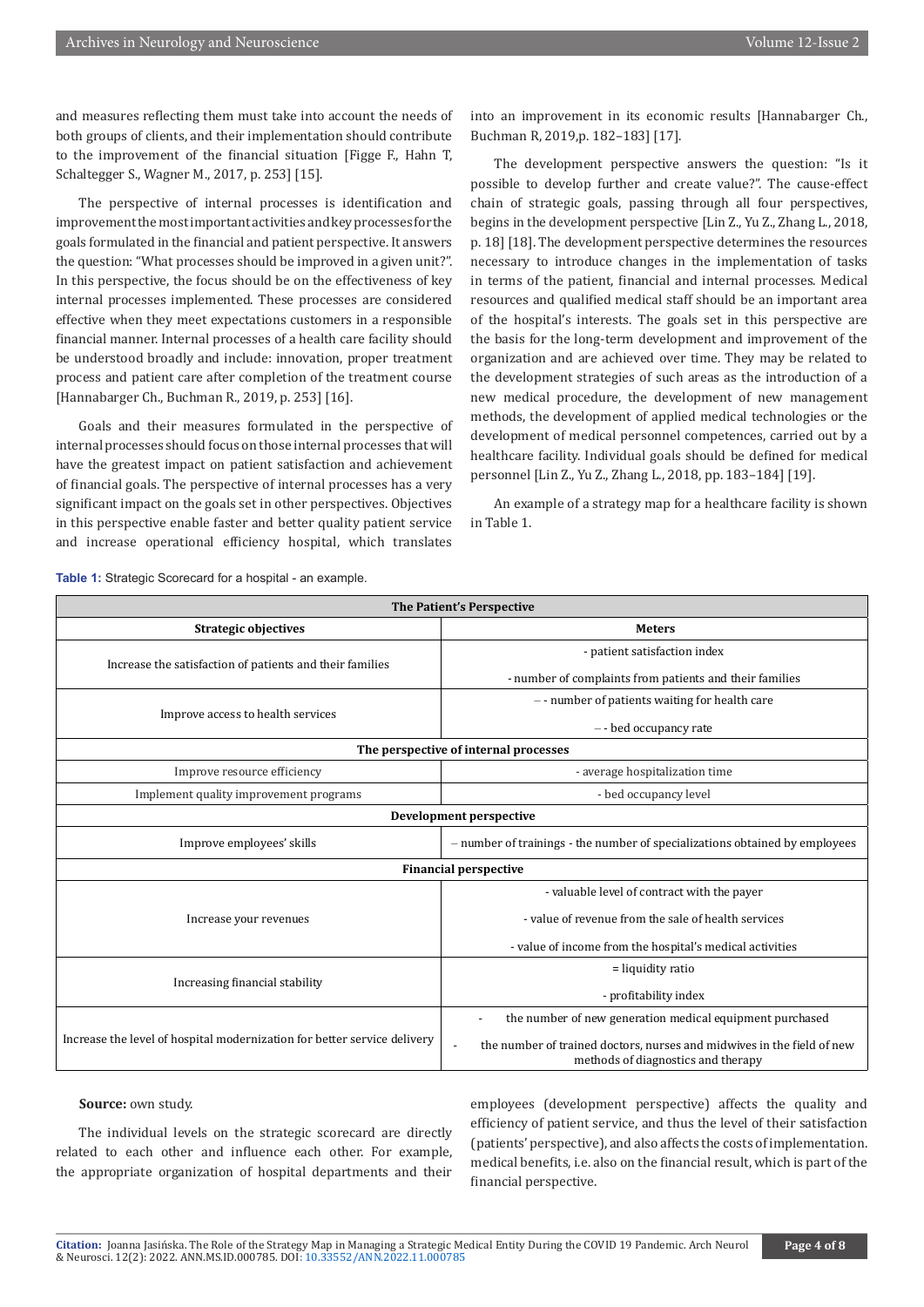The process of creating a strategy map is continuous, i.e. its implementation ends only when the designers have no doubts as to the correctness of the created relations. Verification of the correctness of the construction of the strategy map may take place indirectly by analyzing the correlation between the measures assigned to individual strategic perspectives and initiatives.

Methodology for Constructing a Balanced Scorecard

A health care institution interested in the method of FMC must have a clearly defined strategy, which is a specific action plan. With regard to this issue, there is often an error affecting the downstream elements of the process, not only for hospitals, but also enterprises. The managerial staff very often cannot determine the position of their unit in the situation of the current COVID 19 pandemic, because they forget about the basic elements of management, for example about the life cycle of the organization. It should be noted that the implementation of a balanced scorecard does not have to be related to the problems of the organization, although Polish hospitals most often use a balanced scorecard at a time critical for them. Undoubtedly, the phase of the organization's life cycle in which a given hospital is located is important. For example, a Polish hospital: Lower Silesian Specialist Hospital in Wrocław is in the maturity phase. At this stage, the hospital reaches stabilization under in terms of size, cost and resources. It also benefits from the achieved level of growth, and thus - has an experienced managerial staff, aware of the strength of the health care unit on the market. This also means that the hospital is well known in its surroundings in which it functions.

Organizations in this phase often have significant resources, experienced management, and low costs thanks to economies of scale. Achieving excellent results, they do not pay attention to financial liquidity. The aforementioned specialist hospital is interested in a card due to the COVID 19 pandemic. Another important, even necessary element in the implementation of the balanced scorecard method is the definition of strategic and financial goals. A goal is the future desired state or result of an organization's operation. Strategic goals define the desired market position, e.g. achieving a leading position in the market in terms of the quality of medical services. The financial goals determine the level of financial parameters, such as the rate of return on investment expenditures or the low level of costs that the organization should achieve in the planning period. Achieving strategic goals should lead to improving the competitive position of the organization, and financial goals - to improve its financial condition.

 It should be emphasized that both types of goals should be set and achieved both in the long and in the short term. Goals should be organized according to the perspectives of the strategic scorecard. Within each perspective of the strategic charter, not only strategic goals are formulated, but also measures of achieving goals are indicated, target values for each of the measures in the short and long term, and strategic initiatives necessary for achieving goals. For example, for the goal of "caring for operational efficiency,,, a hospital could adopt measures such as average length of patient stay and bed occupancy rate. Then, specify target values for each gauge in in both short-term (e.g. one month) and several years

(e.g. 3 years) perspective. The management of the hospital aims to achieve a situation where the average length of stay is 5 days and the bed occupancy rate is 92%. However, in order to actually achieve such results, apart from ambitious plans, it is necessary to identify initiatives that will make it possible. For each initiative, a schedule of implementation should be created along with the allocation of persons responsible for the performance of individual tasks and specified available budget for their implementation.

Thus, the strategy is implemented through strategic initiatives that allow the organization to move from the current state to the desired state in the future. In the literature on the subject, there is a lot of information about goals and the measures assigned to them, but in a few items we can find answers to the questions of how to do it, how to correctly associate goals and measures of their implementation.

In practice, even setting the goals of the organization is a problem, which means a poorly defined strategy, which results in the above-mentioned too arbitrary locations in the life cycle of the organization. It should be remembered that the goals and measures are individual for each organization, and most importantly, they are selected on a non-accidental basis. Especially the first ones have to be verified and discussed by management. It is necessary to use specific techniques supporting this process. Selection of meters by the so-called discussing in practice most often takes place in a messy and chaotic manner[Lin Z., Yu Z., Zhang L., 2018, pp. 183– 184] [20].

. Managers, who want to implement the tool as soon as possible, forget about the basics. It seems important therefore, a reminder of detailed techniques, known, for example, from the subject of organizational and management methodology. As it turns out, there are many methods that allow solve these problems and select goals and measures in a logical and orderly manner. These are often forgotten, overlooked or cursory methods.

methodology of selecting and measuring indicators

Referring to the basics of management organization methods, as well as techniques, which are detailed methods, at the very beginning we will come across a method referred to as management by objectives. It is worth noting that the full procedure of management by objectives consists of the following stages: 1) work preparatory, 2) setting goals and tasks, 3) developing organizational change plans, 4) implementing organizational change plans, 4) management controlling the processes of achieving goals by lowerlevel managers, 5) periodic reviews of work results, which include quarterly and annual reviews of reviews of managers' work[Hass-Symotiuk M., 2018, p. 176–179] [21]. .

Undoubtedly and not accidentally, the above-mentioned stages of management by objectives resemble the implementation scheme of the strategic method of the debit card.

delphi method

The Delphi method is a very well-known and important strategic scorecard management tool due to selecting goals and measures. It is one of the methods of generating solutions based on free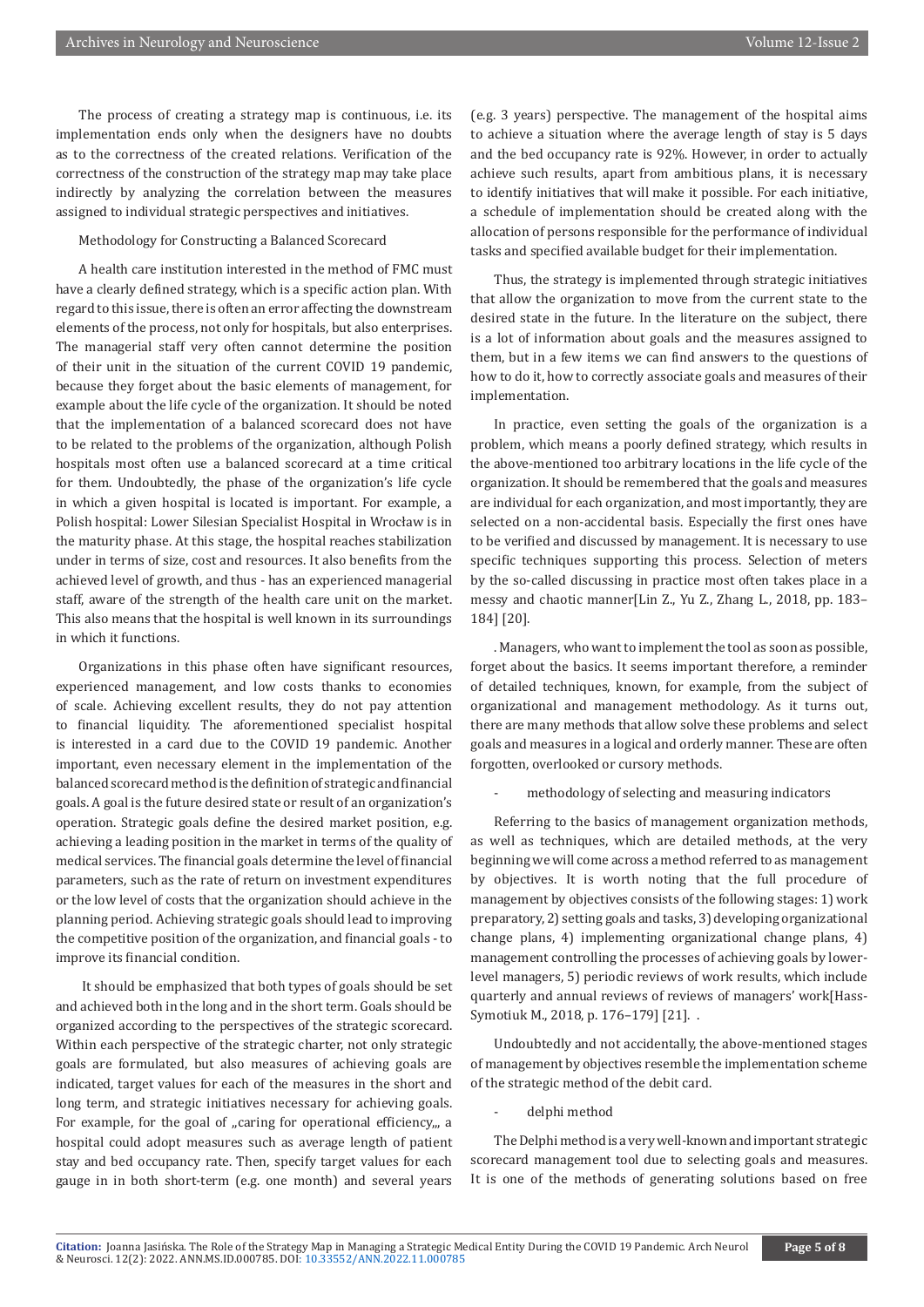associations [Hass-Symotiuk M., 2018, p. 183–184] [22]. The name comes from the name "Delphi" - the famous city of central Greece, where there was a mythical oracle. The Delphi method consists in creating scenarios for the shaping of certain phenomena in the future, using mainly specialists in the field of knowledge related to the analyzed problem. For the first time it was used in the Rand Corporation in the 1960s. In addition to specialists, an important role is played by liaison officers responsible for maintaining contacts between specialists, as well as for statistical processing of information presented by specialists. We are dealing here with the function of a coordinator (in this case, they are liaison officers), whose appointments when implementing a strategic scorecard are required by the card's creator.

The Delphi method works according to the following stages:

⁻ a group of liaison officers edits the problem presented to it for solving in the form of a questionnaire containing open and closed questions,

specialists answer the questions contained in the questionnaire, present their point of view, then send their answers to the liaison officers,

liaison officers develop statistically responses and synthesize results calculating the median and quartiles among groups of responses, then, together with an anonymous list of comments, send them to specialists,

specialists reconsider the problem, compare their point of view with anonymous comments from liaison officers and other specialists and send them back to the experts.

This cycle is repeated until unambiguous opinions are obtained, suggesting one, agreed way to solve the problem, or several different ways of solving it, together with a list of arguments justifying these choices. In practice, this cycle is most often repeated four times.

The presented methods are based on the opinions of experts, they provide specific and quick solutions. Sometimes, however, it is necessary to use opinions from the outside and go beyond the usual patterns of thinking. This is achieved by more creative methods, sometimes even based on some kind of abstraction.

#### **Result Map - The Essence of Mapping**

An important element in verifying the efficiency of the organization's functioning, including the hospital as a whole, and the selected department, is the selection of a specific method of describing given processes. Currently, during the COVID 19 pandemic, hospitals need tools with which they will be able to communicate to their employees in an understandable and clear manner the strategies of the organization, as well as the methods of their implementation. One of the most common tools is the process map, which is a graphical presentation of what is done in organization of operations. Creating a process map, also in a hospital, requires the identification of all entities that take part in the process, and the identified elements of the process are recorded in column layout. This allows for the creation of a general structure of the examined object - from the level of the organization. On the other hand,

starting from the organizational structure, the tasks and activities performed in the organization are analyzed (process diagram). The allocation of activities performed to individual components of the organizational structure allows for the preparation of a description of the course of the process of transforming specific streams (feeds) into subsequent activities carried out by these components of the structure, until the final result of the process is obtained [Chow C.W., Ganulin D., Haddad K., Williamson J., 2018, p. 183–184] [23]. The map, therefore, shows the participation of individual components of the structure in the performance of the task and at the same time allows the assessment of this participation both in the perspective of the final result and the necessary supply (input), as well as involvement of own resources.

In simpler terms, a process map can be said to show vertical and horizontal connections within an organization - the connections between the structure of an organization and its operations. As for the concept of the map, it can be assumed that, depending on the degree of accuracy, the process map describes in sufficient detail the way in which processes are implemented in the organization.

Mapping the management process aims to identify all elementary processes, as well as to organize them regularly and chronologically. Management process mapping it combines all the processes carried out in the organization and is the starting point for the development of strategy maps. Mapping in line with this approach will allow for construction performance measurement tools, such as a balanced scorecard, which in turn is based on a detailed map - a strategy map. The strategy map is an important tool which enables the development of a balanced scorecard and learning by controlling and adjusting the adopted strategy . [Chow C.W., Ganulin D., Haddad K., Williamson J., 2018, p. 193–202] [24] Although there is widespread agreement, both in the literature on the subject and in practice, about the need to develop a strategy, there is a lot institutions, including hospitals, treat the strategic plan as a document that has little relation to reality. The implementation of a balanced scorecard allows you to combine the strategy with a set of measurable goals, between which the relationship is captured by the map strategies.

In the hospital strategic map, which is a type organization non-profit, it is important to distinguish between two types of stakeholders; They are: beneficiaries, i.e. patients, as well as founders, i.e. institutions that finance the operation of medical care facilities (e.g. companies purchasing a medical care package for their employees). The organization must work in such a way that both of these groups are satisfied.

In addition, the hospital should take care of its reputation, the quality of services provided, and take into account the needs of the local community. The procedural perspective should take into account, inter alia, implementation of quality improvement programs (na e.g. by shortening the waiting time for specialist examinations or rehabilitation). It must indicate where changes should be made and what processes should be improved to satisfy beneficiaries and funders [Chow C.W., Ganulin D., Haddad K., Williamson J., 2018, p. 220–222] [25]. There is also a need to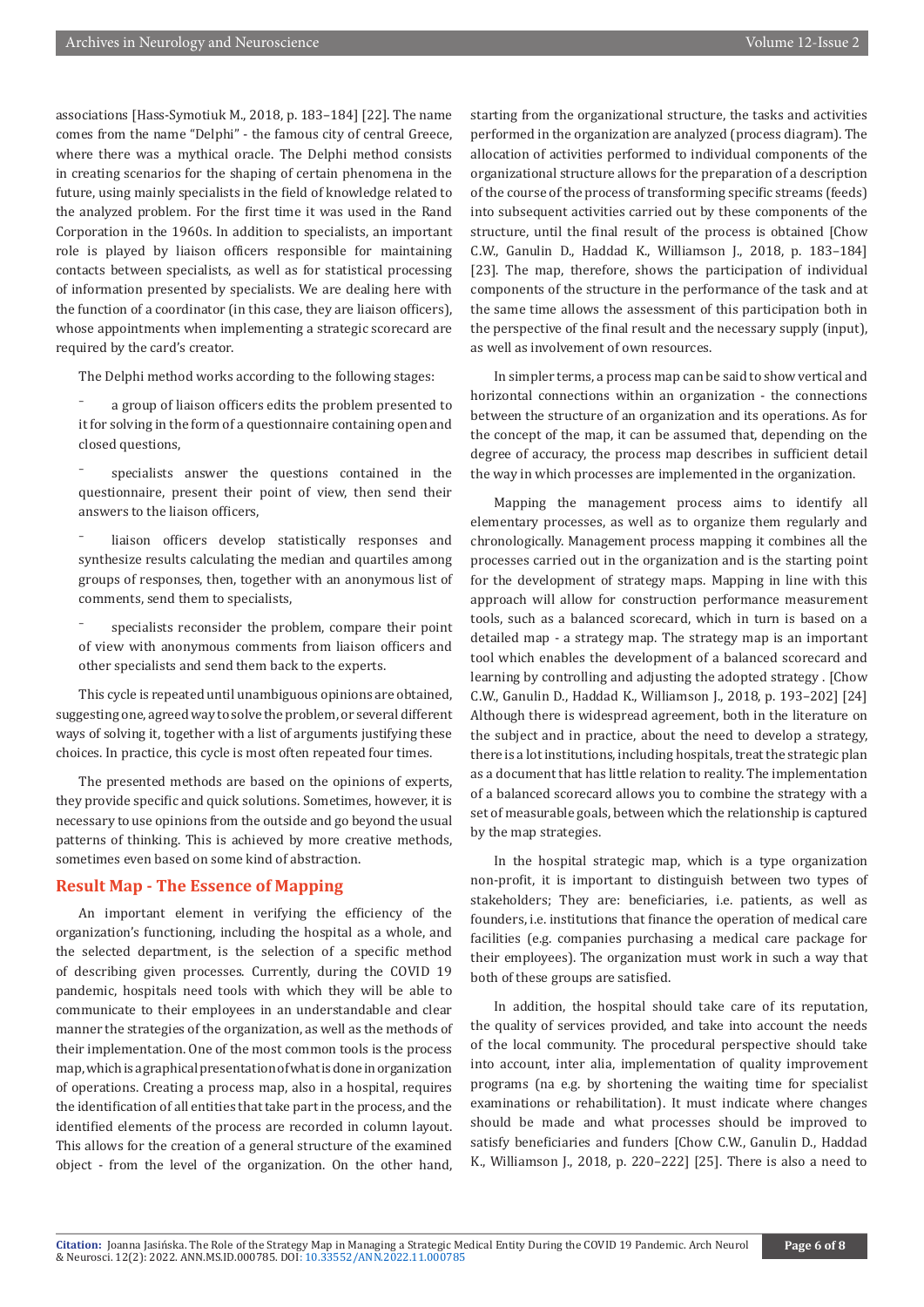improve medical and inpatient care over the patient. Due to the fact that these goals are achieved by medical personnel, their qualifications are important.

Examples of measures in this perspective may be: time waiting times for admission to hospital, complication rate, bed occupancy rate or the average length of a patient's stay in the hospital. It should be recognized that the hospital, while implementing its mission, must first of all give satisfaction to patients and their families with the services provided there. To achieve this, it must provide modern, high-quality services, using modern technologies, e.g. by reduce infections - safety for workers and patients is the goal. Patient satisfaction affects the reputation of the hospital and its good image in opinion payer. This is reflected in the hospital funds received from the payer for further development. The patient and stakeholder perspective gives the public a general feeling safety [Chow C.W., Ganulin D., Haddad K., Williamson J., 2018, p. 223–228] [26].

The hospital must be a reliable institution that receives funds and implements them properly. Process improvement helps to maximize the value for the patient. This, in turn, is related to the high productivity of employees, the condition of which is that the staff were motivated, patient-oriented and at the same time welltrained. The high skills of the employed staff are not only the result from training, but also from his motivation to work. The financial liquidity and solvency of the hospital are also very important. It cannot be expected that the people employed in it will be out focus only on work, that the mere fact of doing work will motivate them to act. The staff must also be sure that they will receive a salary - hence, liquidity is so important financial hospital. In hospitals, control and cost reduction are necessary.

# **Discussion on the Application of the Strategy Map by Polish Hospitals and its Role in Strategic Management**

World experience, including Polish experience, on the management of the strategy map is so great that it can be successfully applied and its effects can be predicted. There are sets of gauges used in hospitality and methods of their selection as well all kinds of suggestions for additional card perspectives, there is also knowledge about breaking the current perspectives into two more detailed ones. Undoubtedly, strategic scorecard management is able to provide many interesting solutions in the management of Polish hospitals.

The introduction of strategy maps in hospitals can only be successful if many additional steps are taken and all participants in the strategy are ready to change the mindset. However, there are many advantages to implementing it in hospitals. The strategy map imposes discipline on improperly managed units, because it is a pragmatic aid in achieving the organization's goals, moreover, it takes into account the interests of all groups using medical services, thus avoiding stressful situations from suing. However, it takes hard work to be successful. A. Krey suggests making the organizational structure more flexible first, as rigid hierarchies inhibit changes. Employees' doubts about making changes should also be taken

seriously [Krey A.., 2018, p. 223–228] [27-32].

The use of strategy maps in hospitals is possible and seems to be the right solution. Already on the first level, the tool as a template is able to organize the activities of the hospital. Further development allows to capture unnecessary tasks performed by hospitals and integrate them into one coherent whole. The advantages of using a strategy map in a hospital, especially in the COVID 19 pandemic, mentioned R. Lewandowski, confirm that the method is right. Therefore, the founding and supervising authorities of hospitals should consider the application of solutions.

It should be noted that health care in Poland has never been a strong link in the economy. Health care units, especially public ones during the COVID 19 pandemic, providing services to the widest range of patients, in most cases try to survive, while trying to meet the expectations of stakeholders. If health care wants to survive in a pandemic and perform public health tasks, it must implement the hospital's activities to make it possible. Therefore, essential is the idea of sustainable management. The interpenetrating economic, social and environmental elements are reflected in the management method. The hospital must satisfy both patients and its founding bodies and financing its activities.

It is about managing hospital resources in a way that suits him it will last a long time and treat as many patients as possible.

#### **Conclusions**

1. The strategy map helps with the process strategic management in healthcare organizations. It reflects the "heart" of the strategy and defines the ultimate criterion for the success of the strategy. It shows how the development of tangible and intangible infrastructure will support the strategy to combat the COVID 19 pandemic.

2. The strategy map helps to maintain the integrity of the strategy, pointing to systemic cause-and-effect relationships, so that the key elements of the strategy overlap and reinforce each other.

3. The strategy map in conjunction with the strategic scorecard, by integrating financial and non-financial information, also presents a comprehensive assessment of the effectiveness of the medical entity.

4. From a practical point of view, the use of the strategy map method in Polish hospitals is not as obvious as in scientific studies. Contact with the practice shows that tools of this type are neither widely known nor used. In fact, a small number of entities use or consider the application of the tool in question in the near future. The vast majority of hospitals resort to minimum solutions set by supervisory authorities.

5. It can be concluded that the undertaken research topic is extremely important from the point of view of stakeholders and the turbulent environment of hospitals. The conducted research returns attention to the large number of external factors affecting the efficiency of hospitals. The literature research undertaken in the work allows to show the possibilities